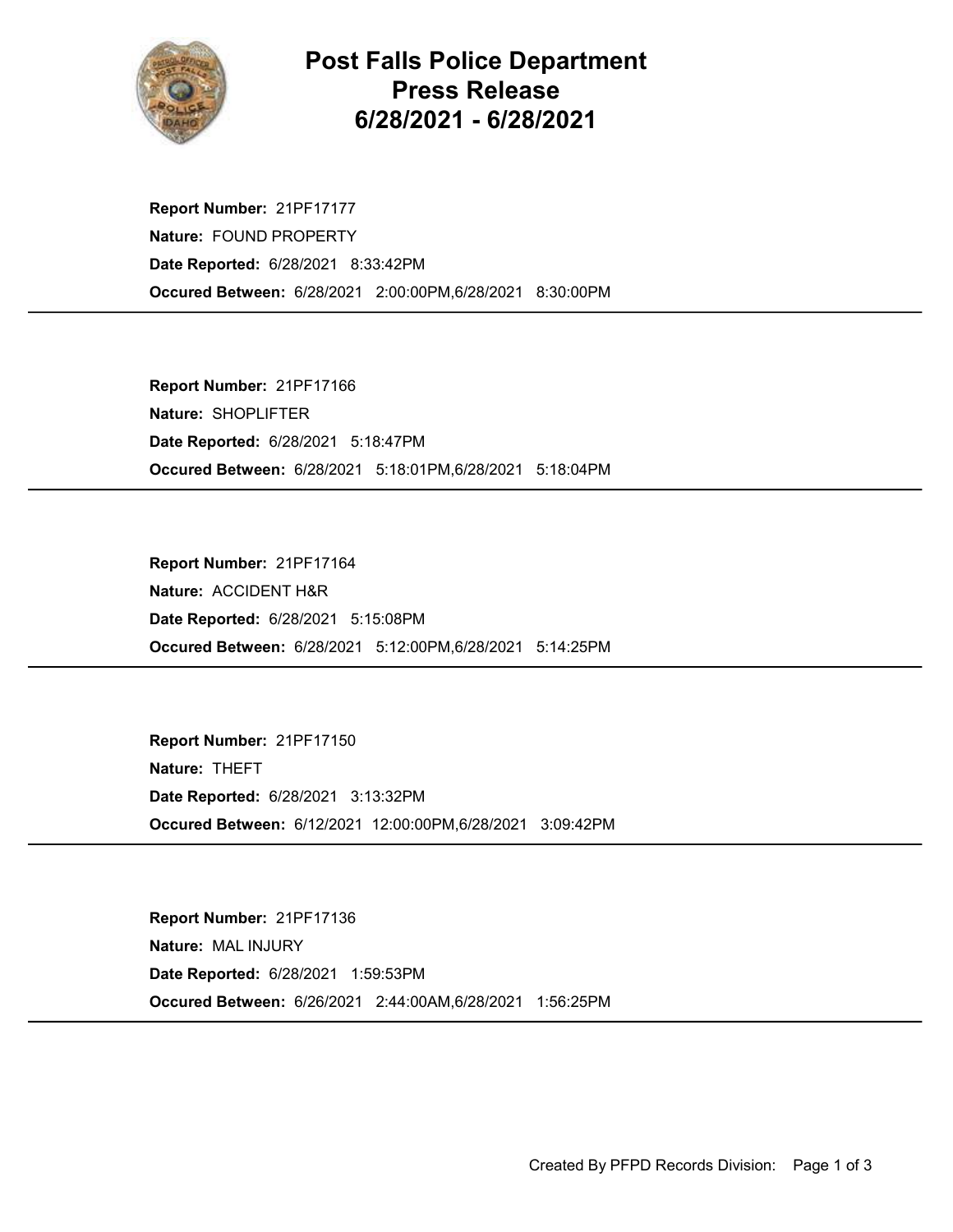Occured Between: 6/27/2021 8:00:00AM,6/28/2021 1:30:17PM Report Number: 21PF17129 Nature: MAL INJURY Date Reported: 6/28/2021 1:33:16PM

Occured Between: 6/28/2021 12:10:09PM,6/28/2021 12:10:12PM Report Number: 21PF17120 Nature: DEAD BODY Date Reported: 6/28/2021 12:12:04PM

Occured Between: 6/28/2021 12:10:11PM,6/28/2021 12:10:15PM Report Number: 21PF17119 Nature: INFORMATION Date Reported: 6/28/2021 12:10:49PM

Occured Between: 6/28/2021 6:00:00AM,6/28/2021 7:00:00AM Report Number: 21PF17109 Nature: BURGLARY Date Reported: 6/28/2021 10:40:24AM

Occured Between: 6/28/2021 10:28:25AM,6/28/2021 10:28:25AM Report Number: 21PF17108 Nature: ABANDONED VEHIC Date Reported: 6/28/2021 10:32:19AM

Occured Between: 6/27/2021 10:00:00AM,6/28/2021 7:00:00AM Report Number: 21PF17090 Nature: MAL INJURY Date Reported: 6/28/2021 8:04:53AM